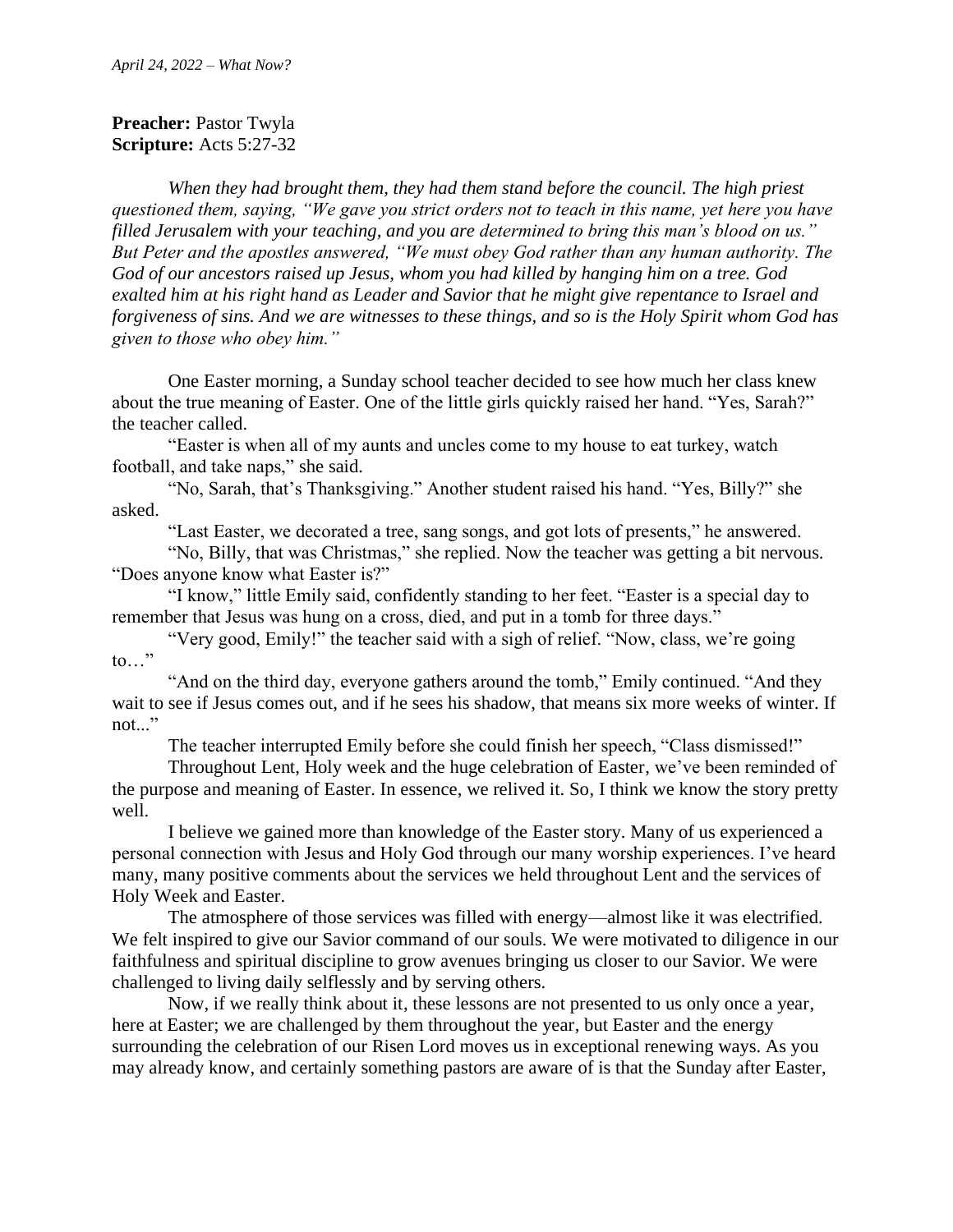new trend begins to emerge in many congregations. There seems to be a bit of a lull in the spirit of people of faith and a feeling like something of a let-down when fewer people attend worship.

As humans, our emotions can be somewhat of a barometer, guiding the plans of our lives. We enjoy the mountaintop experiences so much that it can feel somewhat disappointing when emotions do not run high. This leads me to this question: "If the Easter celebration is over, what do we do now?" How do we stay energized for Christ? Where do we go from here?

Jesus' disciples must have asked themselves the same question—first, right after Jesus' death, which was certainly a dark and fearful time with not much energy happening then except from the stirring of their memories from the three years they had with Jesus, and once again after Jesus arose from the grave, revealing himself to them and then ascending into heaven. What an emotional high it must have been for them to spend days with the risen Lord! If I were in their sandals, I would have wanted that time with our marvelous Savior to never end.

For a while after Christ's ascension into heaven, the energy resulting from those glorious days prevailed. The disciples began the work Jesus commanded them to do prior to his ascension: "Go therefore and make disciples of all nations, baptizing them in the name of the Father and of the Son and of the Holy Spirit, and teaching them to obey everything that I have commanded you. And remember, I am with you always, to the end of the age." The Holy Spirit, as was promised by Jesus, came upon them and many people joined the movement of the believers. Everything seemed to be going smashingly! The group of believers was growing by leaps and bounds.

But it did not remain that way. Jesus had also told the disciples, that the journey of faithfulness would not always be an easy road to travel; so it likely did not surprise them when the euphoria waned low, and troubles began to arise for the early church and the apostles. Today's scripture gives us a glimpse into one of those rocky moments that Peter and some other apostles encountered.

Prior to the scripture for today, we read that the high priest and his associates, who were members of the party of the Sadducees, were jealous of the popularity of the apostles. The Sadducees were a prominent political religious group composed mostly of priests who existed in Palestine from the second century B.C. until the destruction of the temple in 70 A.D. They carried out the priestly functions at Jerusalem's temple and maintained the temple itself.

They arrested the apostles and threw them into jail. In Acts 5:19-20 we are told what happened next: "But during the night an angel of the Lord opened the prison doors, brought them out, and said, "Go, stand in the temple and tell the people the whole message about this life." And that is exactly what the apostles did. The temple at that time of day was a very busy place, so many people were hearing the gospel message.

The high priest and their associates, having called together the Sanhedrin, who were members of the supreme council of the Jews, arrived at the temple, and not yet seeing the apostles, sent for the apostles who they assumed were still in the jail. Imagine their surprise when they did not find the apostles in the jail cell. Eventually, the apostles were found and were brought before the Sanhedrin for a trial. It was a desperate attempt to silence the apostles.

An interesting exchange took place in those moments. Peter and the other apostles replied to the accusations of the Jewish authorities saying very simply, "Our allegiance is to God and not to any human authority. The God of our ancestors raised up Jesus!" Peter could have stopped there, but he didn't. He went on to drudge up the past. He had a bone to pick with them. He had not forgotten what they had done to Jesus; in fact, he rubbed their noses in the fact that they had crucified him–killed him. Someone had to take the blame, so he was blaming them.